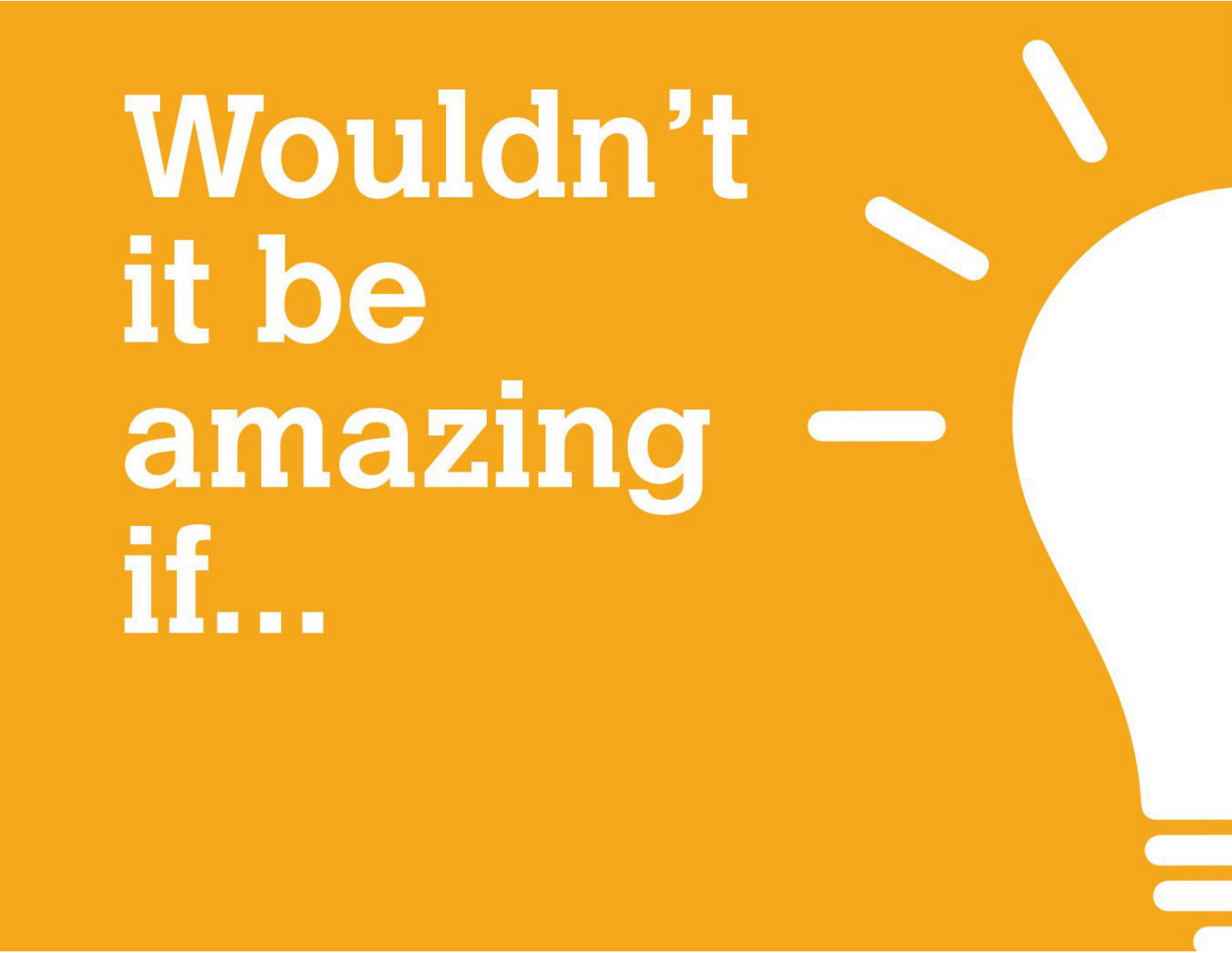#### WOULDN'T IT BE AMAZING IF YOUR MARKETING:

Found the exact customers, clients, and audience you want.

Sent them directly to your website.

Was able to track them.

Was able to retarget them with digital ads.

Was able to retarget them with personalized emails.

Could send them to a personalized landing page.

Collected data on everyone who visited your website so you could reach them again.

## If your marketing efforts aren't doing this for you, we can help.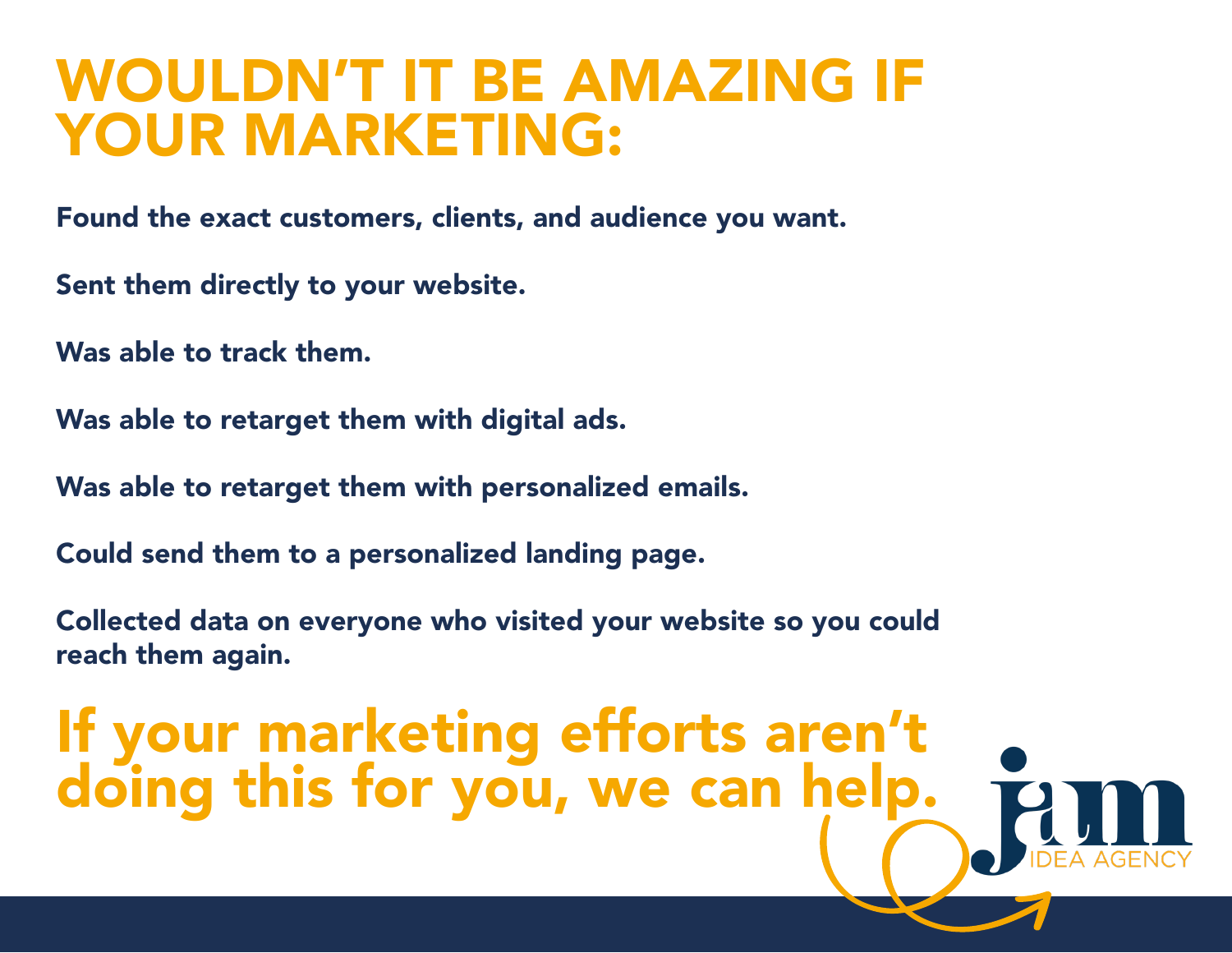#### WHAT IS GEOFENCING?

- Location-based technology.
- Uses radio frequency identification (RFID), Wi-Fi, GPS, Bluetooth, or cellular data beacons.
- Delivers a targeted ad or app notification when a mobile device enters or is located within a virtual geographic boundary, known as a geofence.

- Powerful brand-building marketing tool for generating awareness and interest in your services.
- Targeted advertising directly to devices of your customers.
- Essential for people and companies who sell in a competitive environment and are geographically based.
- For people who want their messages to be and stay top of mind to a very specific audience.
- Detailed reporting (proof of Return on Investment) about how each of your ad campaigns and landing pages are performing.

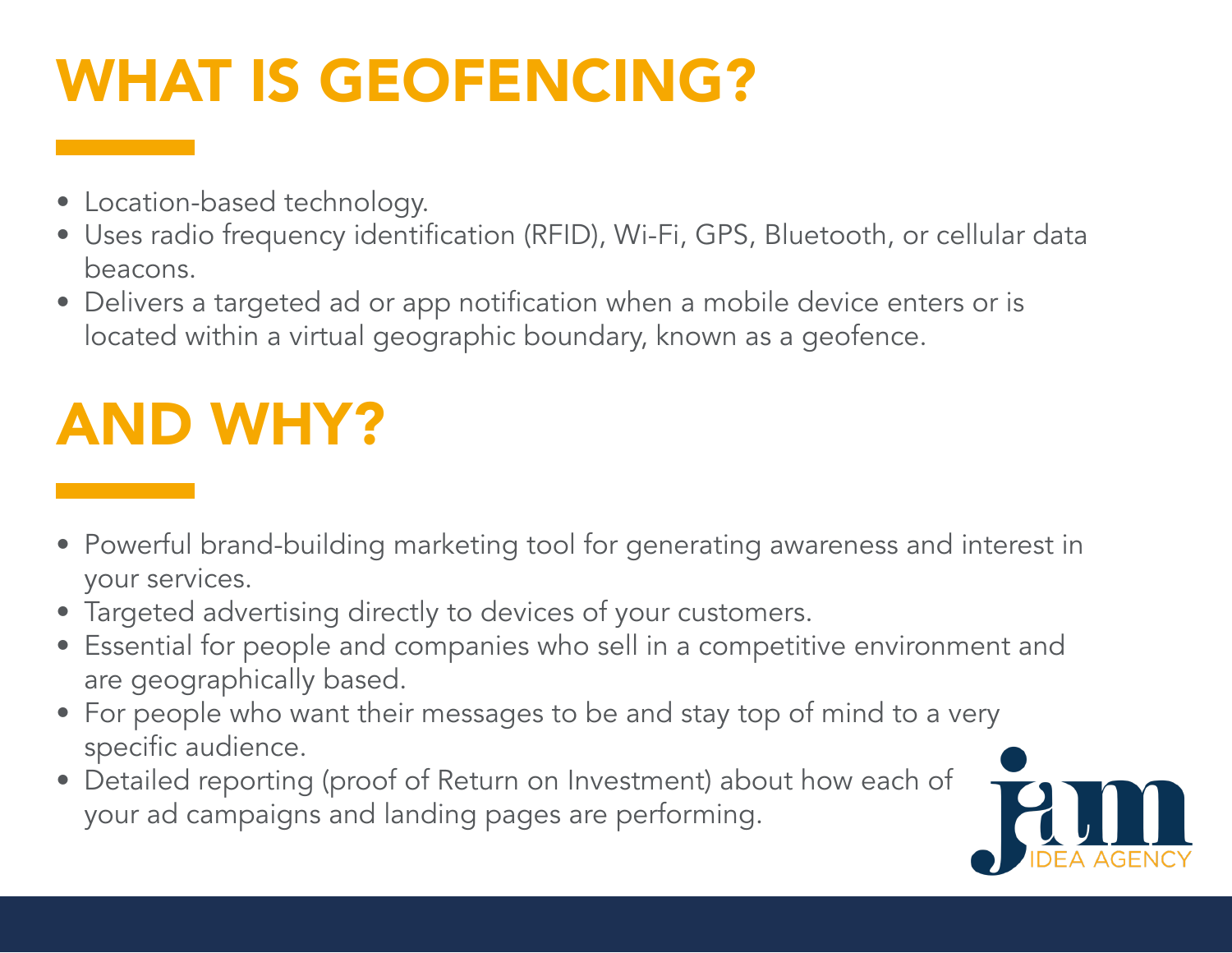#### WHAT IT LOOKS LIKE



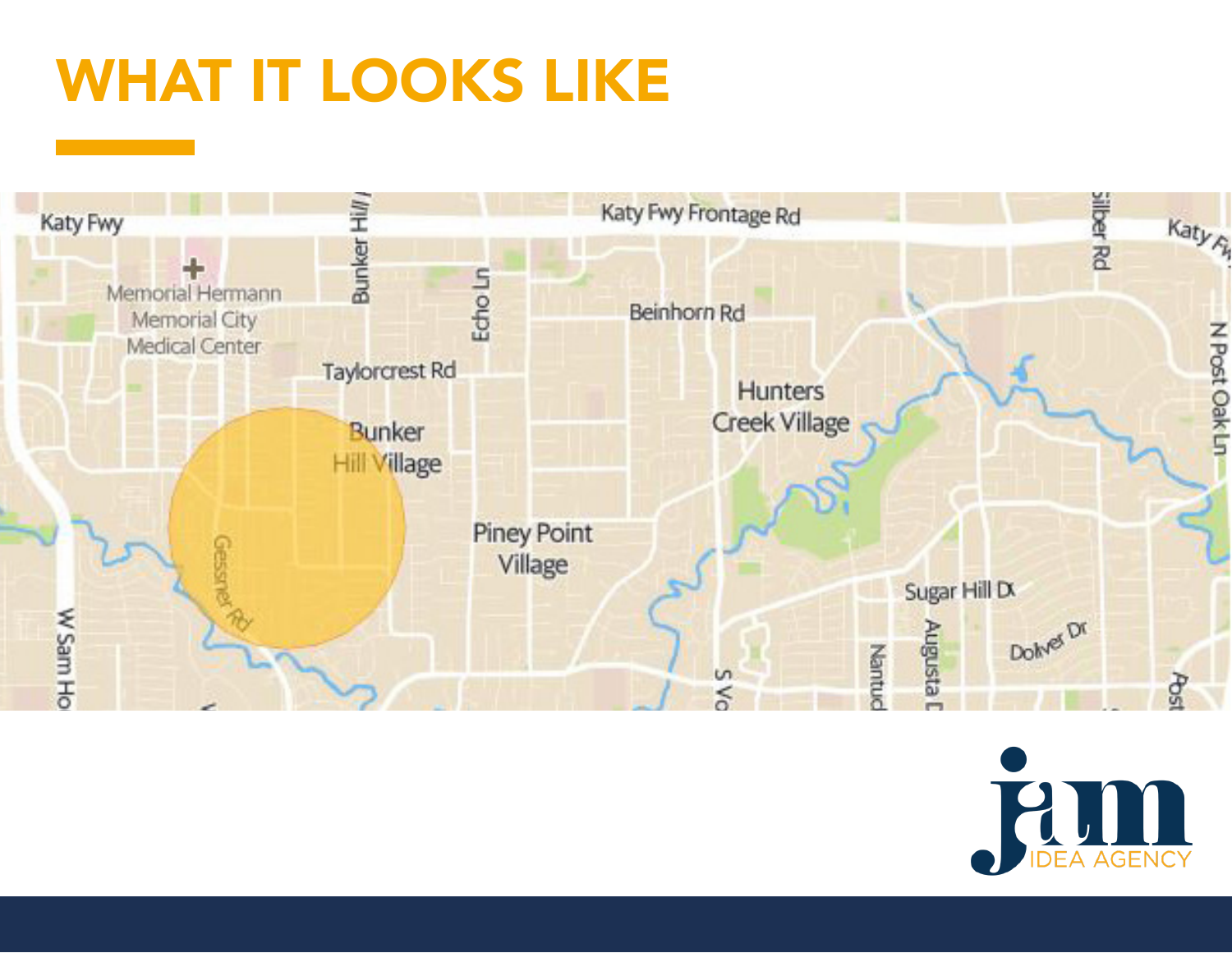#### Digital Rifle Shot

Use data to find clients at all stages of the customer cycle: new, interested, considering, ready, and returning.

Then deliver targeted messaging directly to them on their own mobile devices in the platforms they see the most.

#### Ideal for you.

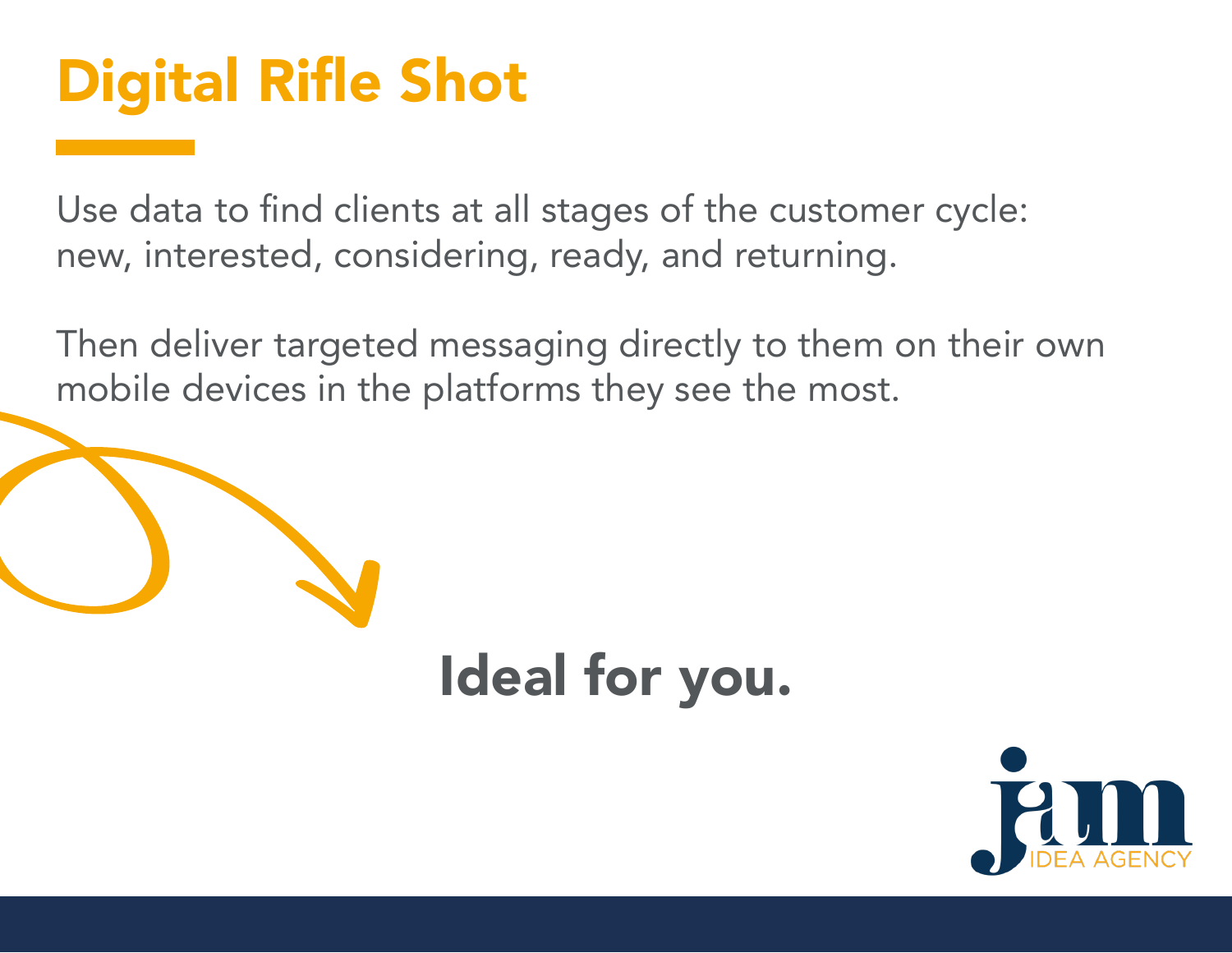#### WHAT IS RETARGETING?

- Retargeting is a form of digital advertising that shows your ads to people who have visited your website.
- After visiting your website, prospects can be served ads wherever else they may browse. Because you know which pages they've seen on your own website, you can create more personalized ads.

- Retargeting is 70% more effective than standard display advertising because it reminds prospects of something they've already indicated interest in.
- Track your interested visitors and bring them back to your site with hyper-targeted ads.

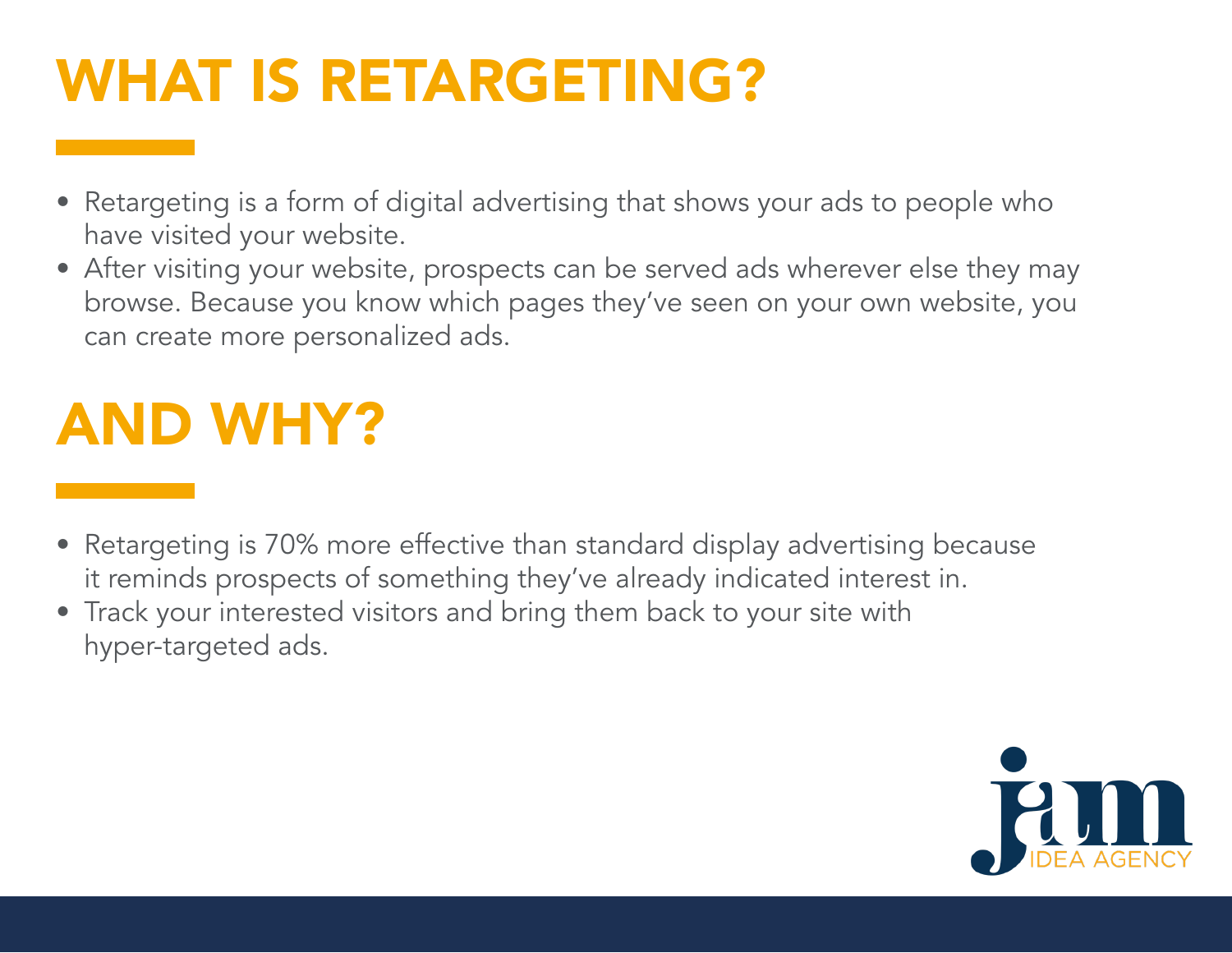#### Your best audience is the one already interested in you.

The people who have visited your website or clicked on your ads are considered among your first-party data. Using first-party data to generate a targeted audience is advantageous because you know the most about that audience—what pages they've seen, how many times they've visited, and more.

#### Re-engage. All the time.

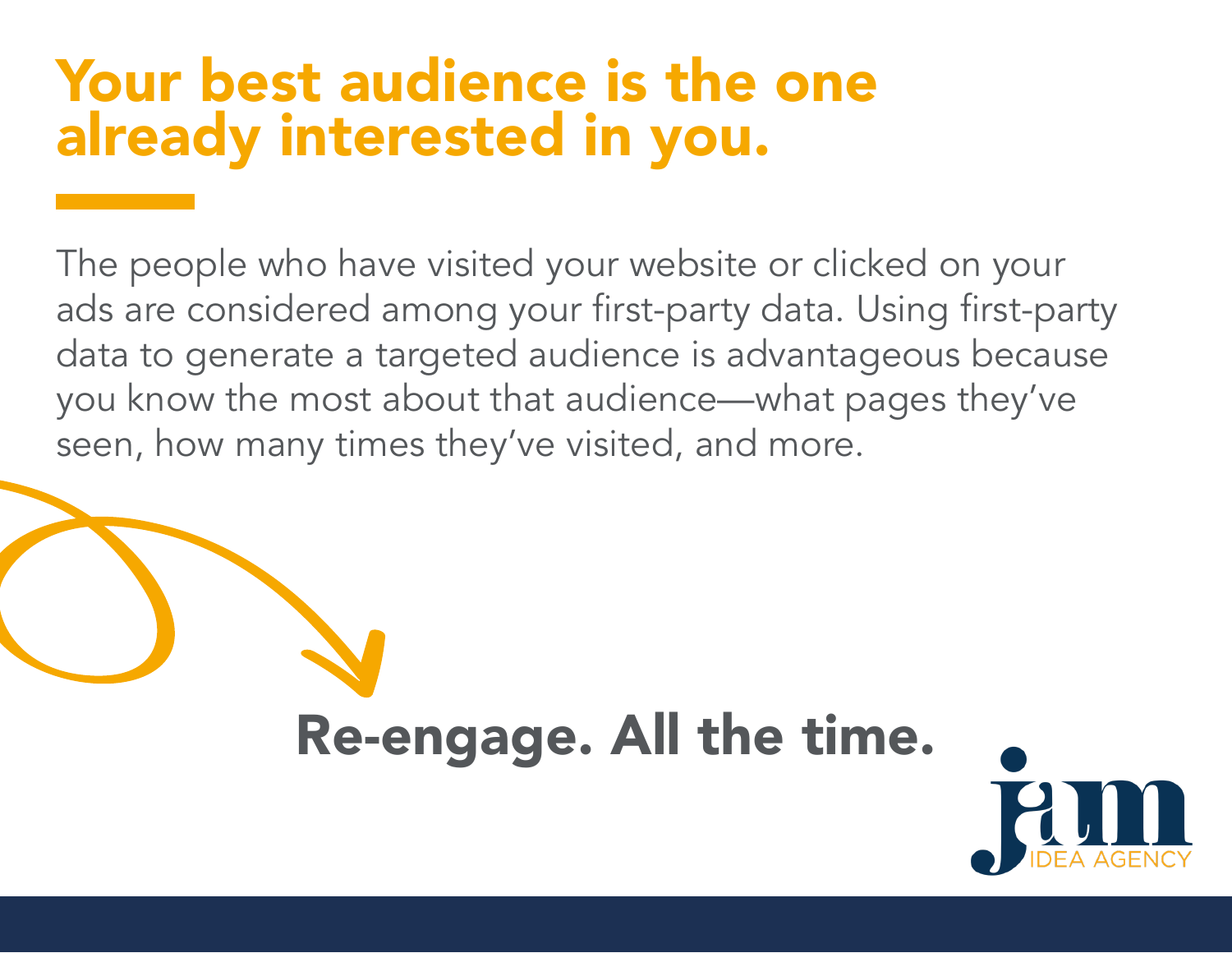With the ability to hyper-target prospects, you can reach the right audience at the right time in the right place with the right messaging that is relevant and timely.

We use data to drive people to you.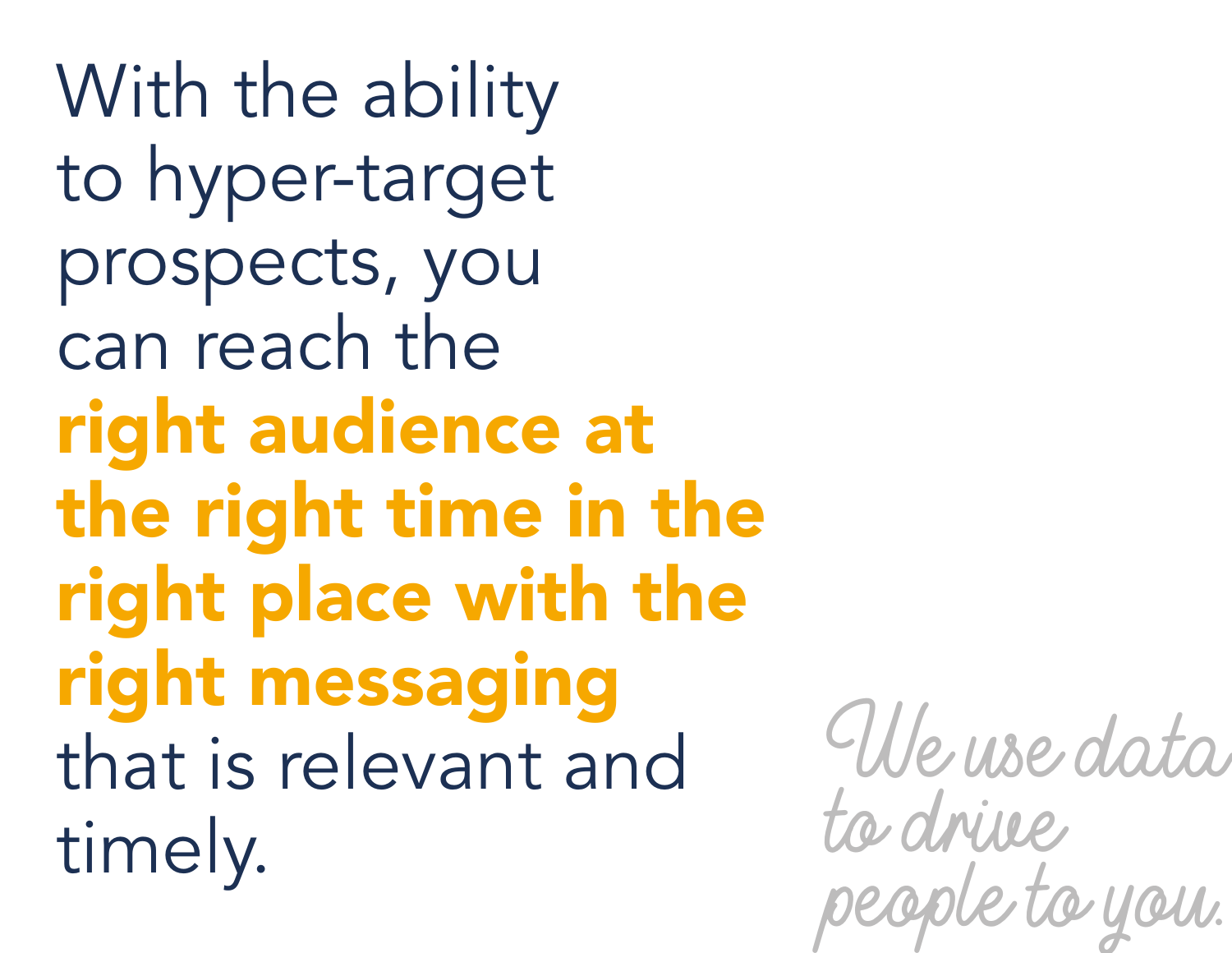## Target people where they already spend the most time... and you know they see it!

#### Cross-Device

Deliver consistent messaging to users across all of their screens – desktop, mobile, TV, tablet.

#### Smart Optimization

Automatically get the best placement, bid, and timing for your ads with built-in optimization tools.

#### Multi-Channel

Stay top-of-mind as your web visitors browse social, read the news, shop, and more.

#### Social Campaigns

Easily launch, measure, and optimize Facebook and Instagram campaigns too.

### Tracking. It's a good thing.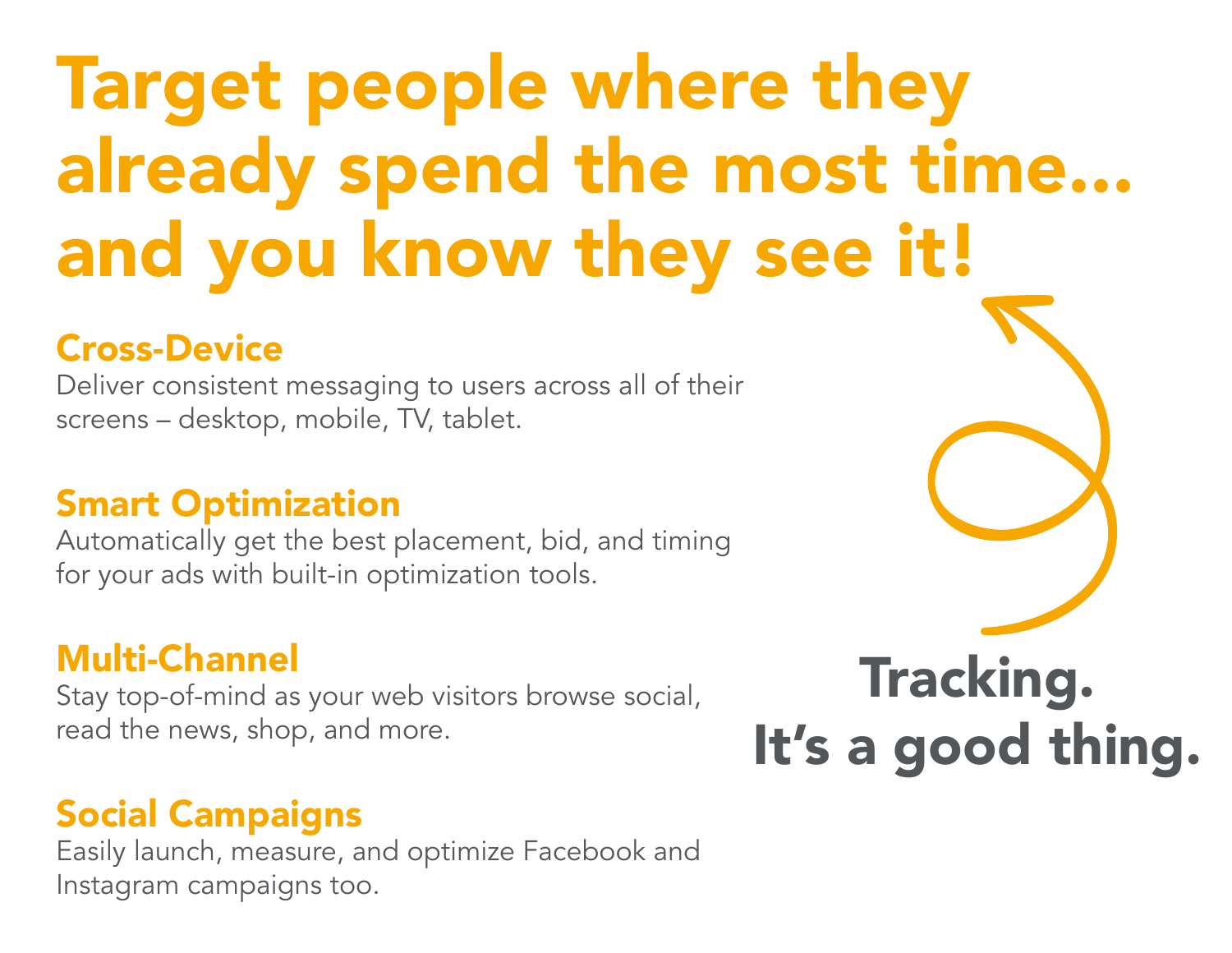#### WHAT IS EMAIL MAPPING?

- Keep your existing contacts engaged by displaying ads to them across the web.
- An Email Mapping campaign allows you to reach your email prospects with display advertising, whether or not they've been on your website.
- Coordinate your marketing messages between your email marketing and your Email Mapping campaigns to provide a consistent experience for your audience.

- You've carefully grown and curated an email list of interested, prospective customers. That is powerful.
- Great opportunity to get your message in front of warm prospects and add an additional layer of communication to your marketing strategy.

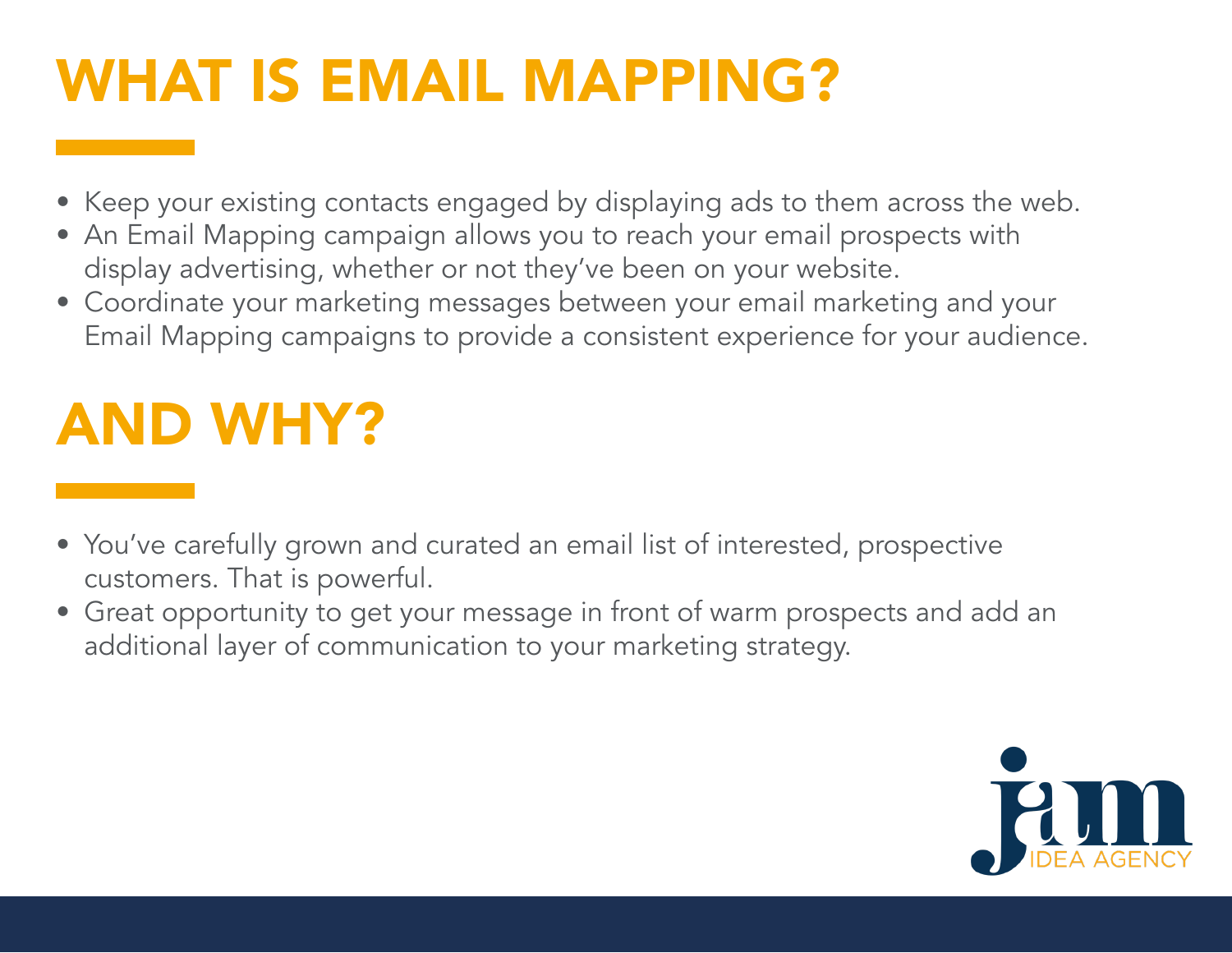### WHAT IS A KEYWORD CAMPAIGN?

- Show up for people who are searching for offerings like yours.
- A search keyword campaign displays to anyone who uses a search engine to search for words and phrases relevant to your products and services.
- And the best part is you get to choose those words and phrases. Simply think up a list of search terms that you think would be good indicators of interest in what your campaign will promote, and we'll do the rest.
- As people across the web use search engines to search for those terms, they will enter your targeted audience and begin seeing your ads.

- Search keyword campaigns are a simple way to not only get in front of a brand new audience, but an audience that is actively searching for what you provide.
- Detailed reporting (proof of Return on Investment) about how each of your ad campaigns are performing.

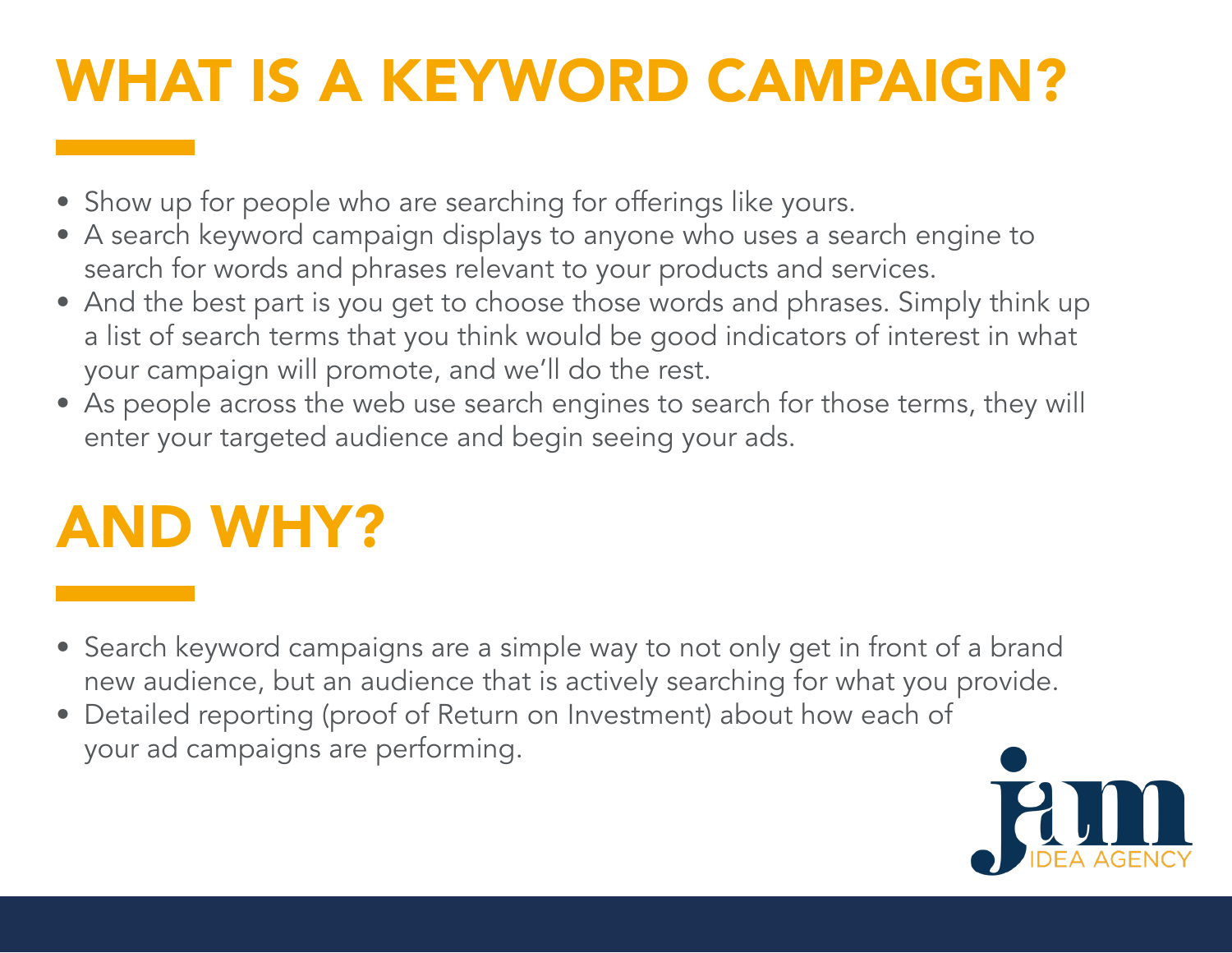### WHAT IS A LOOKALIKE CAMPAIGN?

- Reach people with similar interests to your existing audience members.
- We generate an audience with shared characteristics (such as demographic information, browsing history, or interests) based on your website visitors.

- A lookalike campaign can quickly generate a large new group of marketing prospects that have much in common with those who are already engaging with you and your website.
- It's another way we can get your message in front of qualified new people.

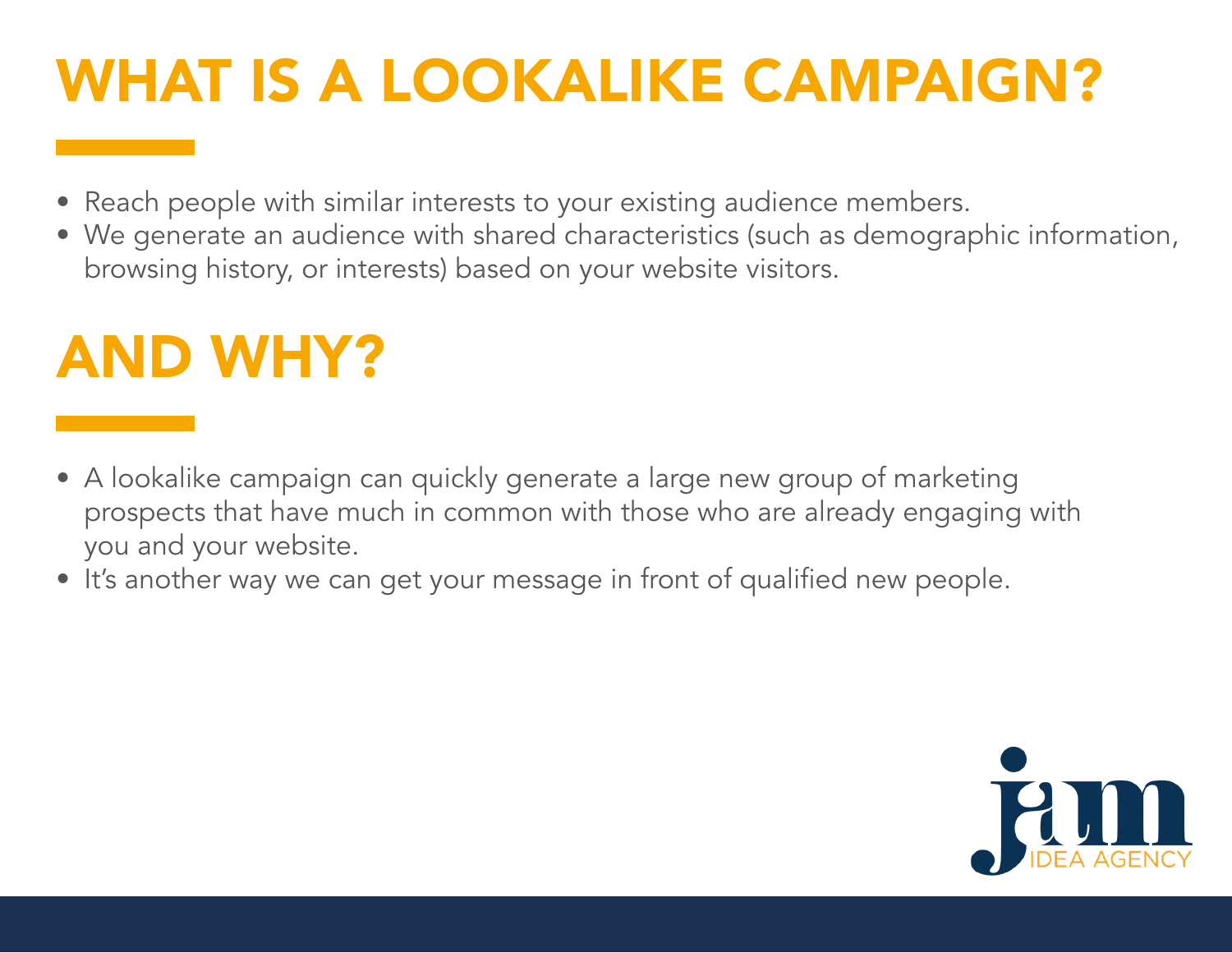#### WHAT IS HISTORICAL GEOFENCING?

- Target people and devices that were at a specific location in the near past.
- Historical geofencing is identical to geofencing, except it targets past location activity rather than future (or current) activity.
- Choose a physical location such as an event venue, as well as a date range in the past, and we can serve ads to mobile devices that were physically present at that location during the date range you've targeted.

- It's an excellent way to continually advertise to an event audience even after the event is over.
- Detailed reporting (proof of Return on Investment) about how each of your ad campaigns are performing.

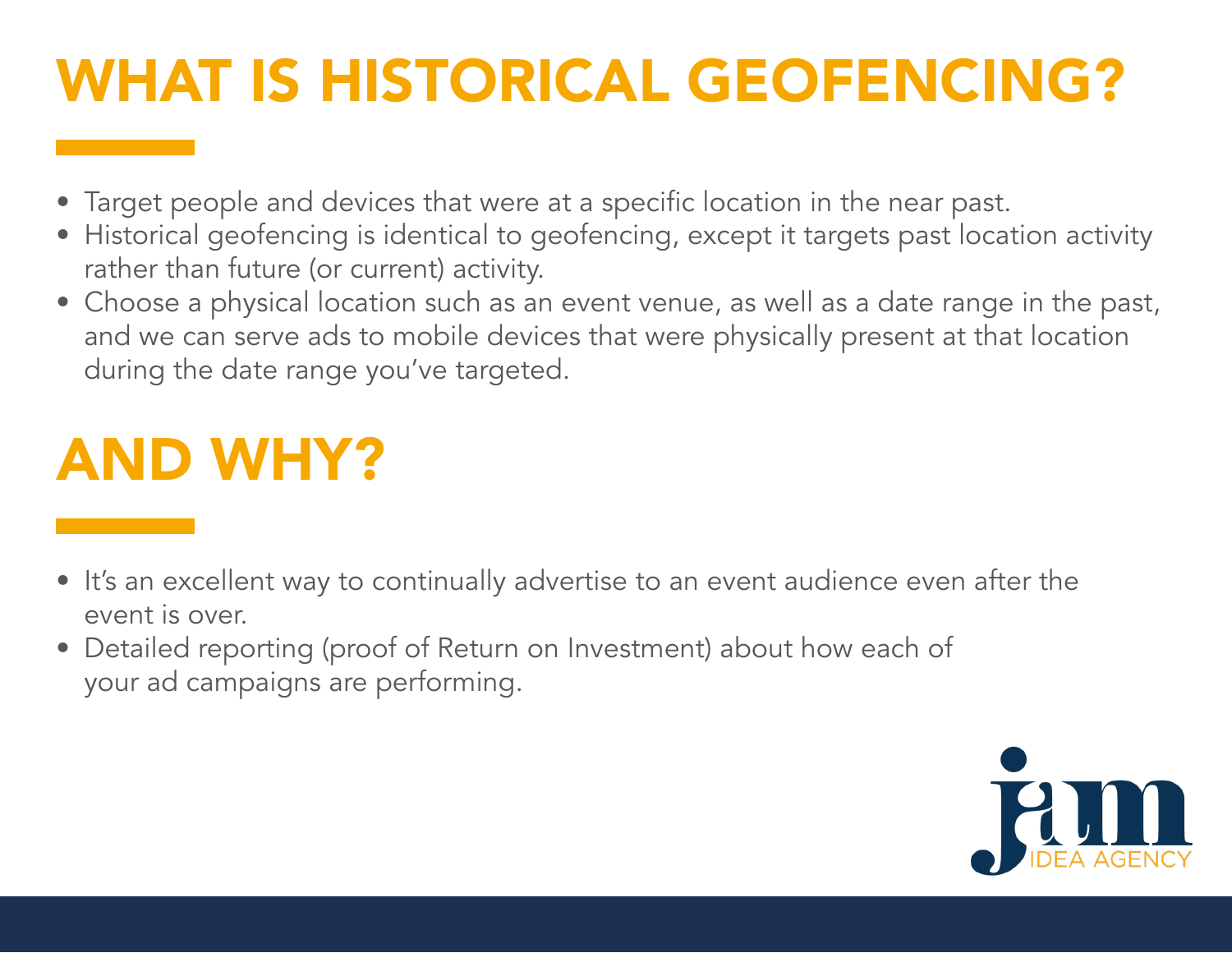#### WHAT IS A TRACKED LINK?

- Create specialized links to use in all of your marketing efforts and materials.
- Use these short links in your email marketing, paid search campaigns, and social media posts to track clicks and additional engagement metrics, including conversions.

- Learn the impact of all your marketing efforts by using tracked links.
- Easily identify what someone clicked before landing on your website or webpage.
- Shows you metrics on activities once someone has reached the destination URL, including views and clicks on that page and conversions attributed to that link.
- You do not have to run a digital ad to utilize a tracked link.

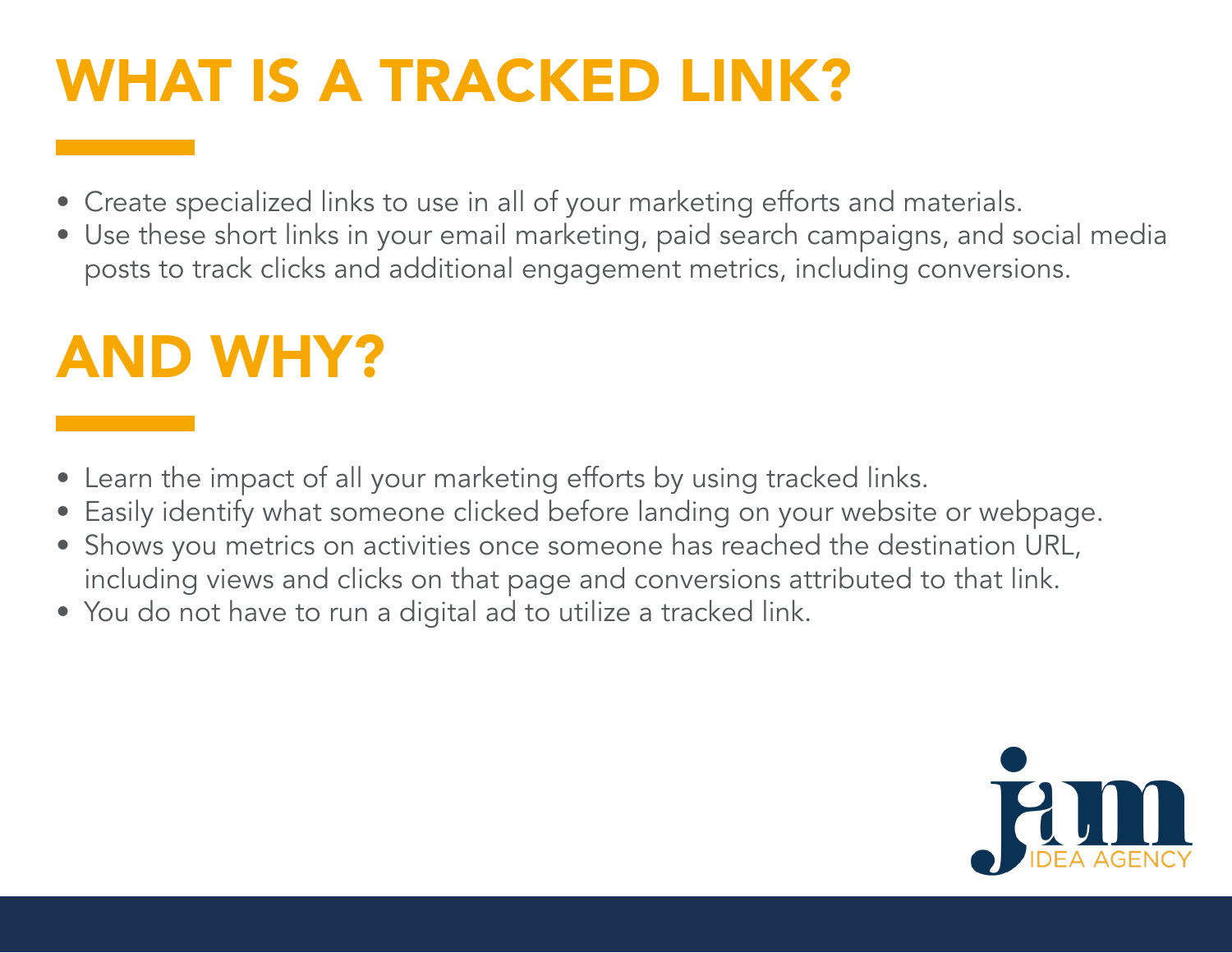### WHAT IS A CONVERSATION SURVEY?

- Launch a customized website survey.
- Response-optimized website messages that ask your visitors one key question.
- Allowing you to create hyper-focused audience segments based on their answers.

- Helps you learn about your visitors.
- Lets your audience tell you exactly what they care about and how they want to be marketed to
- Each answer has its own segment for you to track your responses!
- Data and insights are great, but acting on those insights is what we are really after.
- Gives you the follow-up ability to show your ads to members of your digital audience based upon their survey answers.
- Relevant, helpful advertising that people will respond to at significantly higher rates than they would with generic advertising.
- Simple usage, powerful insights for personalized advertising at scale.

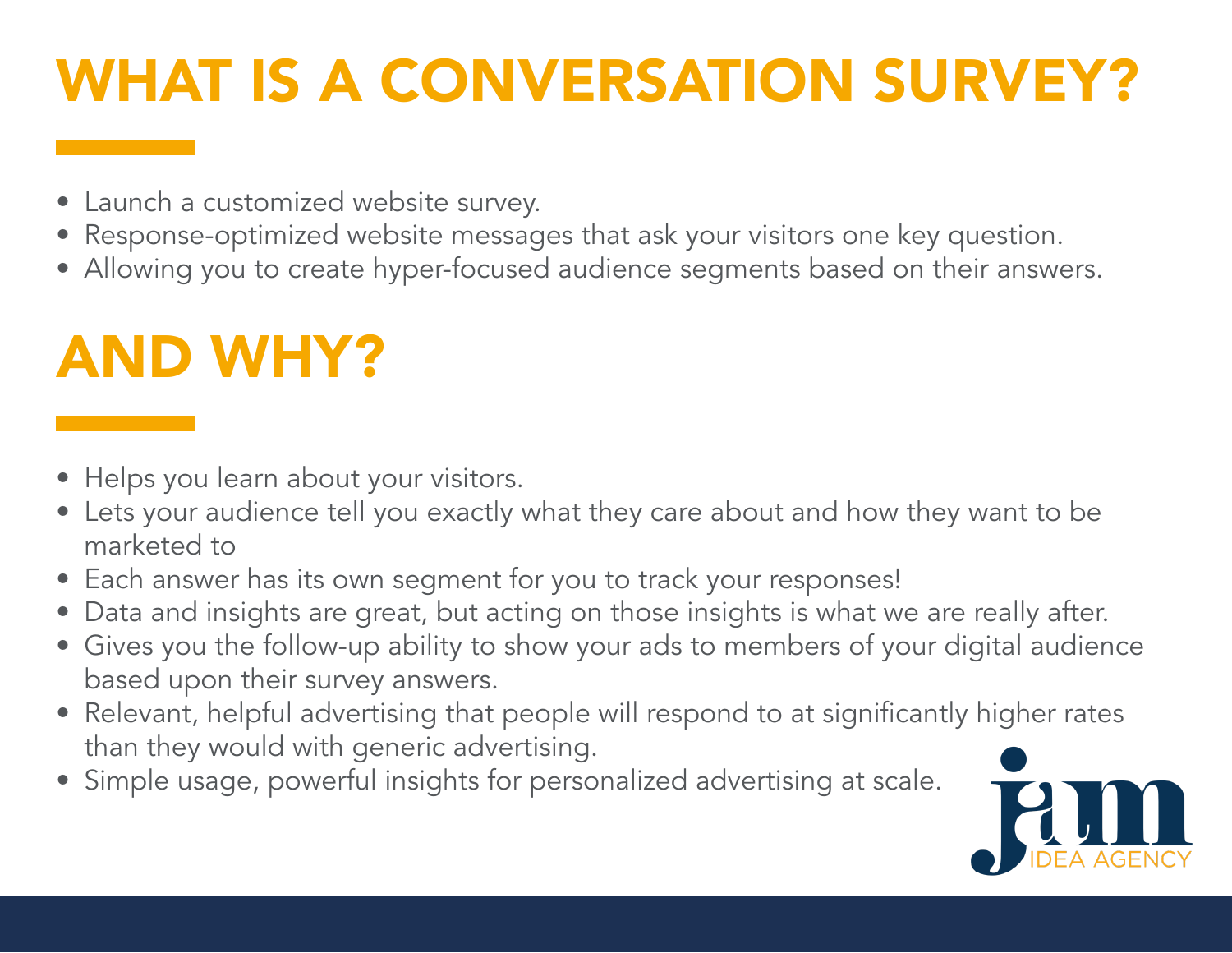#### WHAT IS A LANDING PAGE?

- Conversion-optimized, mobile-friendly web page created specifically to adress a targeted audience.
- Use as a tailored destination for someone interacting with your digital ads.
- Specific URL to use in your ads all without complex coding or web design work. The page is not seen on your website.

- Audience won't get lost in clicks on your website.
- Eliminate that distraction by launching focused landing pages that are designed to drive one specific message or action.
- Trackable and personalized destination pages for your ads, email marketing, and social media posts.
- Easily combine your landing page with other digital marketing services we offer.
- Detailed reporting (proof of Return on Investment) about how each of your ad campaigns and landing pages are performing.

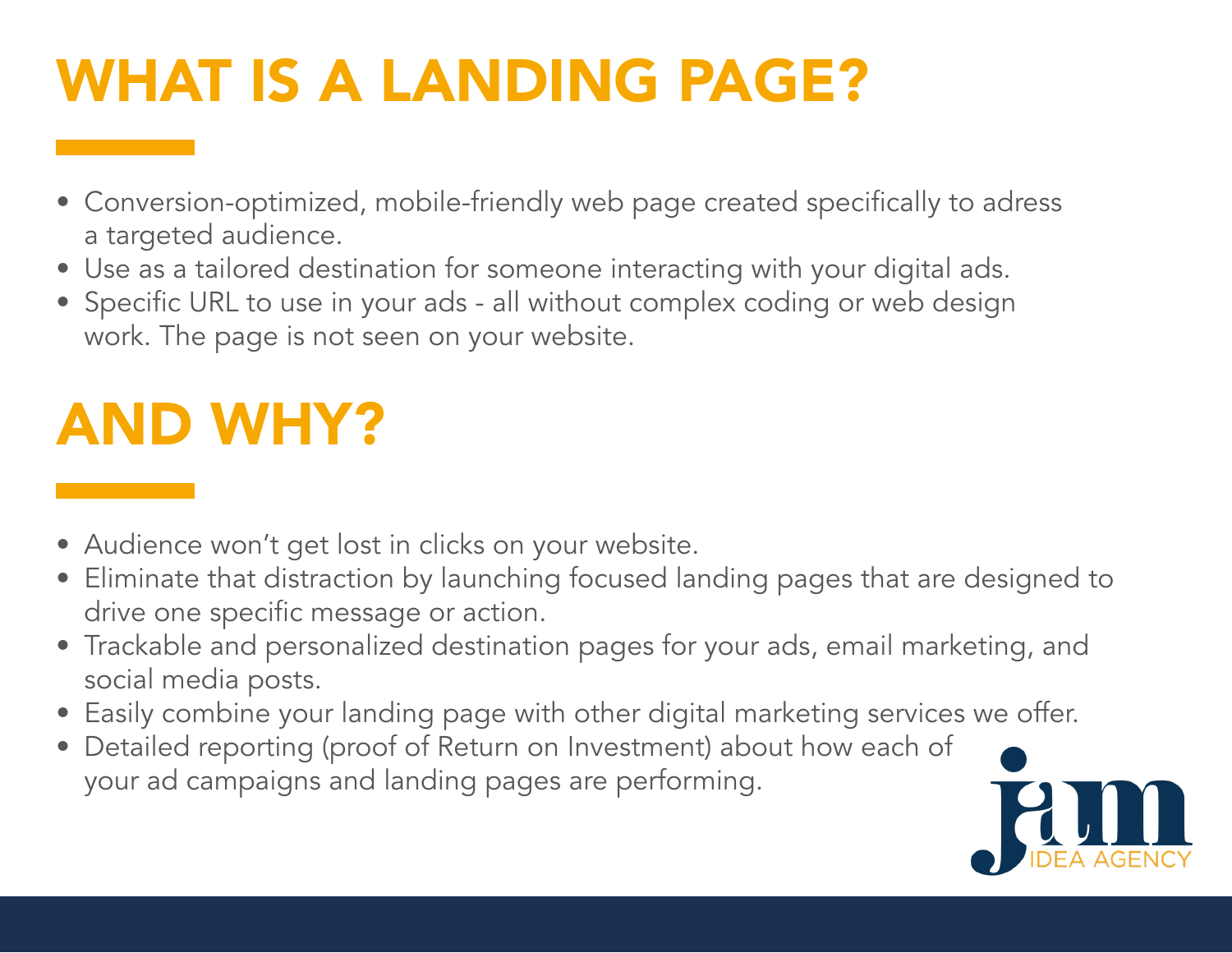## What are you currently spending on marketing? Don't spend more. Spend better. We provide:

#### Add a variety of smart digital marketing to your overall plan. Hint: We can help!

You should utilize multiple techniques for best results and mix geofencing and retargeting with content marketing, eblasts, search engine optimization, display advertising, printed collateral, and video advertising (just to name a few).



- Geofencing
- Retargeting/Targeted Segments
- Email Mapping Campaigns
- Keyword Campaigns
- Historical Geofencing Campaigns
- Lookalike Campaigns
- Tracked Link Campaigns
- Conversation Surveys Landing Page Campaigns
- Single Send Email Campaigns
- Facebook/Instagram Retargeting
- Facebook/Instagram Email Mapping
- Google My Business
- LinkedIn Targeting
- MailChimp Eblast Targeting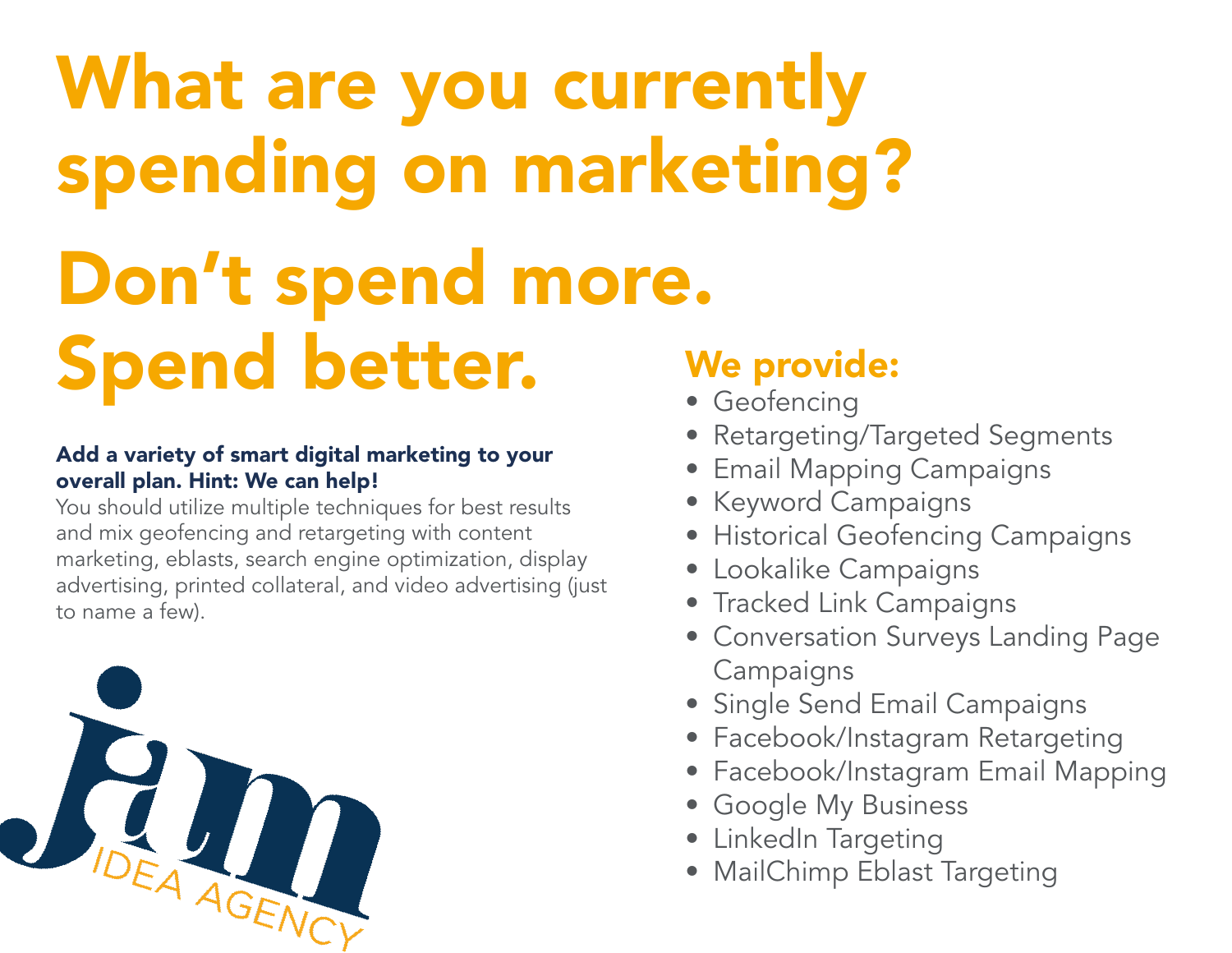#### GIVE YOURSELF THE COMPETIVE ADVANTAGE.

Although data-driven digital marketing is not new, it is also beyond the realm of most people's thinking when considering advertising or marketing.

Seriously, it sounds like super spy tech in some futuristic movie. Or something so expensive that only Amazon and Tesla can take advantage of it.

But this option is actually available to you, it's affordable, and we are betting that your competitors don't have it or use it… yet.

#### Let's blow them out of the proverbial digital waters, shall we?